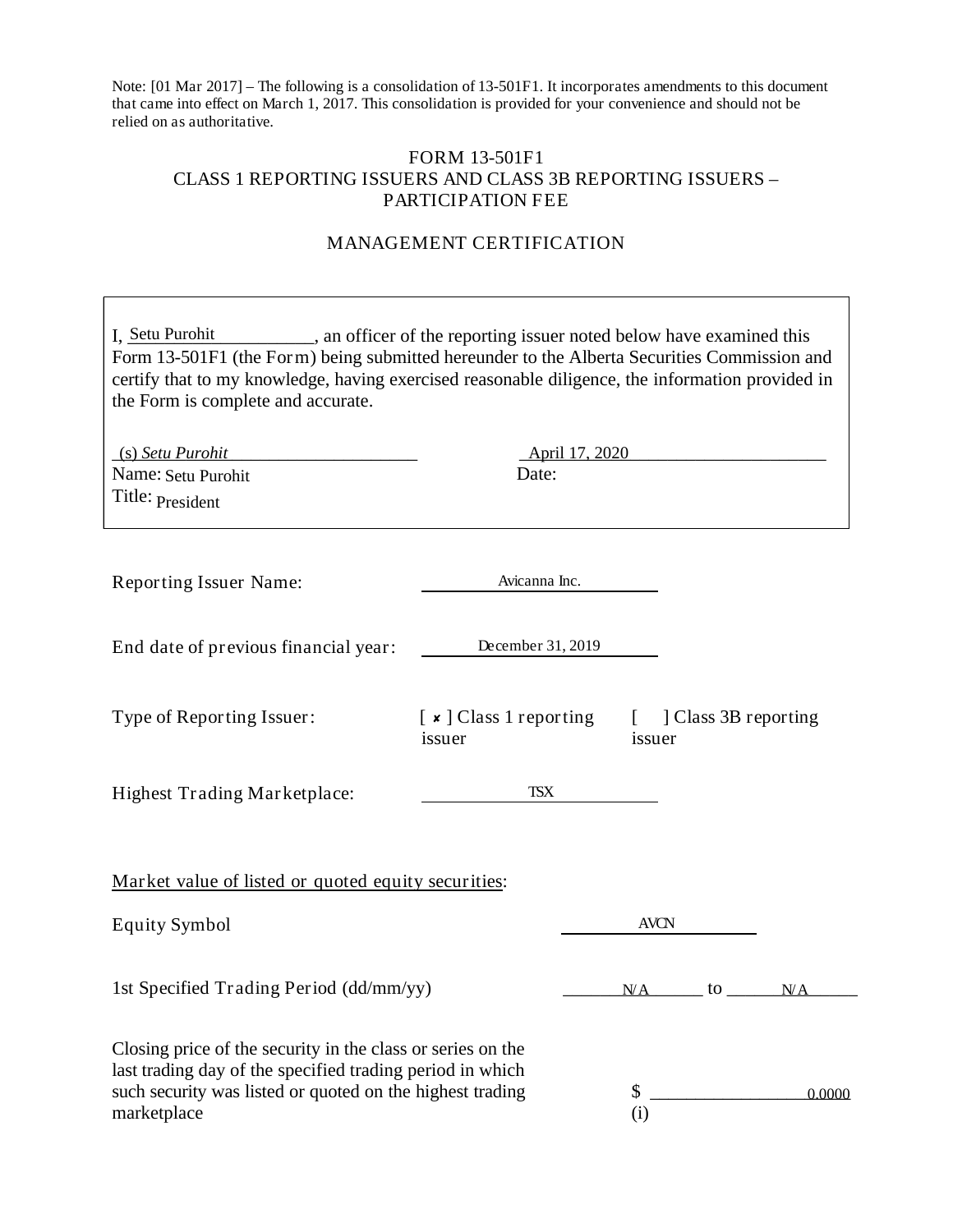| Number of securities in the class or series of such<br>security outstanding at the end of the last trading day of<br>the specified trading period                                                    |                  | (ii)                    |    | 0.00          |
|------------------------------------------------------------------------------------------------------------------------------------------------------------------------------------------------------|------------------|-------------------------|----|---------------|
| Market value of class or series                                                                                                                                                                      | $(i)$ x $(ii)$   | \$<br>(A)               |    | 0.0000        |
| 2nd Specified Trading Period (dd/mm/yy)                                                                                                                                                              |                  | NA                      | to | NA            |
| Closing price of the security in the class or series on the<br>last trading day of the specified trading period in which<br>such security was listed or quoted on the highest trading<br>marketplace |                  | \$<br>(iii)             |    | 0.0000        |
| Number of securities in the class or series of such<br>security outstanding at the end of the last trading day of<br>the specified trading period                                                    |                  | (iv)                    |    | 0.00          |
| Market value of class or series                                                                                                                                                                      | $(iii)$ x $(iv)$ | $\mathbb{S}_{-}$<br>(B) |    | 0.0000        |
| 3rd Specified Trading Period (dd/mm/yy)                                                                                                                                                              |                  | 01/07/19                | to | 30/09/19      |
| Closing price of the security in the class or series on the<br>last trading day of the specified trading period in which<br>such security was listed or quoted on the highest trading<br>marketplace |                  | \$<br>(v)               |    | 2.1800        |
| Number of securities in the class or series of such<br>security outstanding at the end of the last trading day of<br>the specified trading period                                                    |                  | (vi)                    |    | 22,294,723    |
| Market value of class or series                                                                                                                                                                      | $(v)$ x $(vi)$   | $\$\,$<br>(C)           |    | 48,602,496.14 |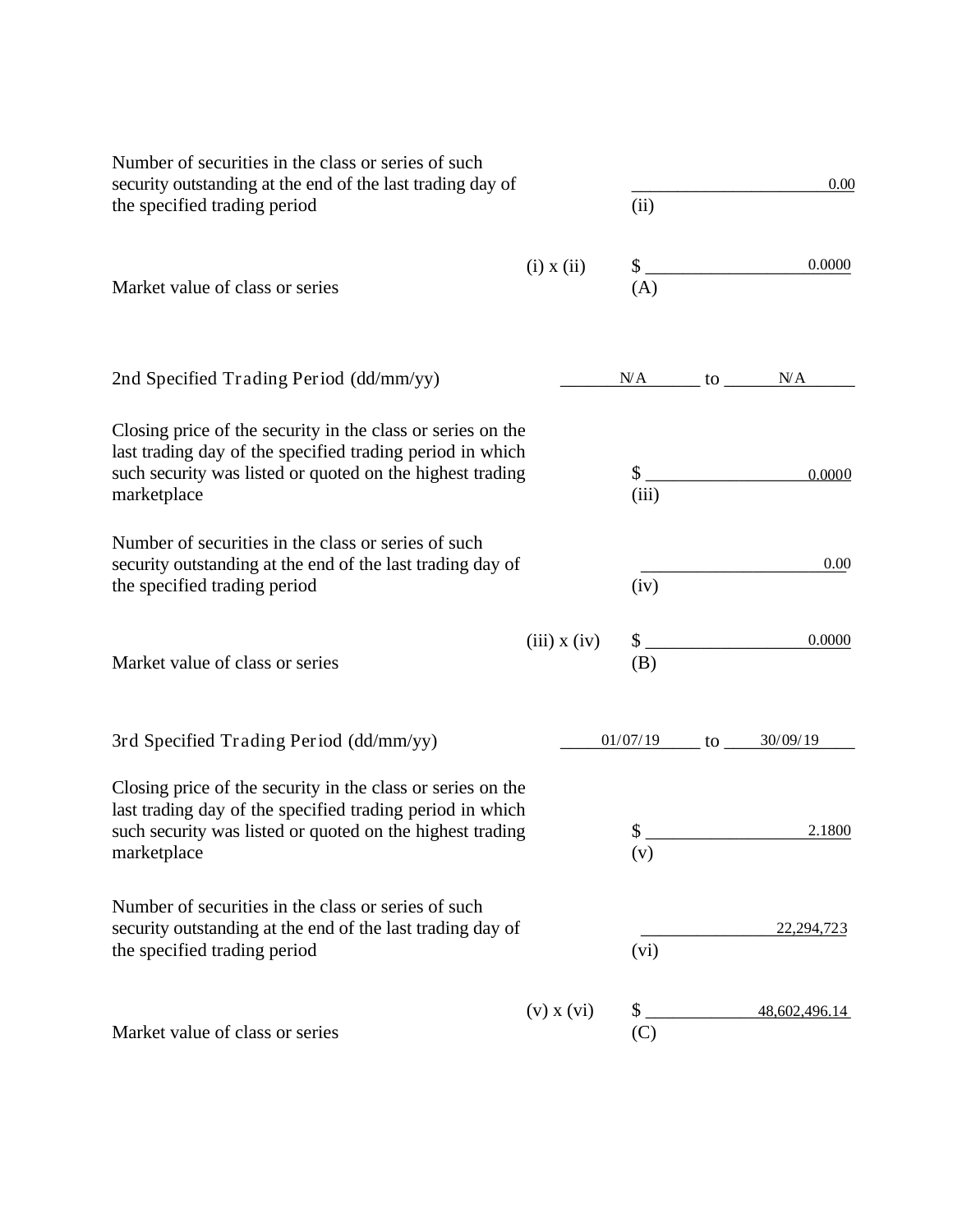| 4th Specified Trading Period (dd/mm/yy)                                                                                                                                                                      |                    |                          |    | $01/10/19$ to $31/12/19$ |
|--------------------------------------------------------------------------------------------------------------------------------------------------------------------------------------------------------------|--------------------|--------------------------|----|--------------------------|
| Closing price of the security in the class or series on the<br>last trading day of the specified trading period in which<br>such security was listed or quoted on the highest trading<br>marketplace         |                    | (vii)                    |    | 2.5400                   |
| Number of securities in the class or series of such<br>security outstanding at the end of the last trading day of<br>the specified trading period                                                            |                    | (viii)                   |    | 22,364,723               |
| Market value of class or series                                                                                                                                                                              | $(vii)$ x $(viii)$ | $\mathcal{S}_{-}$<br>(D) |    | 56,806,396.42            |
| 5th Specified Trading Period (dd/mm/yy)                                                                                                                                                                      |                    | NA                       | to | N/A                      |
| Closing price of the security in the class or series on the<br>last trading day of the specified trading period in which<br>such security was listed or quoted on the highest trading<br>marketplace         |                    | \$<br>(ix)               |    | 0.0000                   |
| Number of securities in the class or series of such<br>security outstanding at the end of the last trading day of<br>the specified trading period                                                            |                    | (x)                      |    | 0.00                     |
| Market value of class or series                                                                                                                                                                              | $(ix)$ x $(x)$     | \$<br>(E)                |    | 0.0000                   |
| Average Market Value of Class or Series (Calculate<br>the simple average of the market value of the class or<br>series of security for each applicable specified trading<br>period (i.e. A through E above)) |                    | (1)                      |    | 52,704,446.14            |

(Repeat the above calculation for each other class or series of equity securities of the reporting issuer (and a subsidiary, if applicable) that was listed or quoted on a marketplace at the end of the previous financial year)